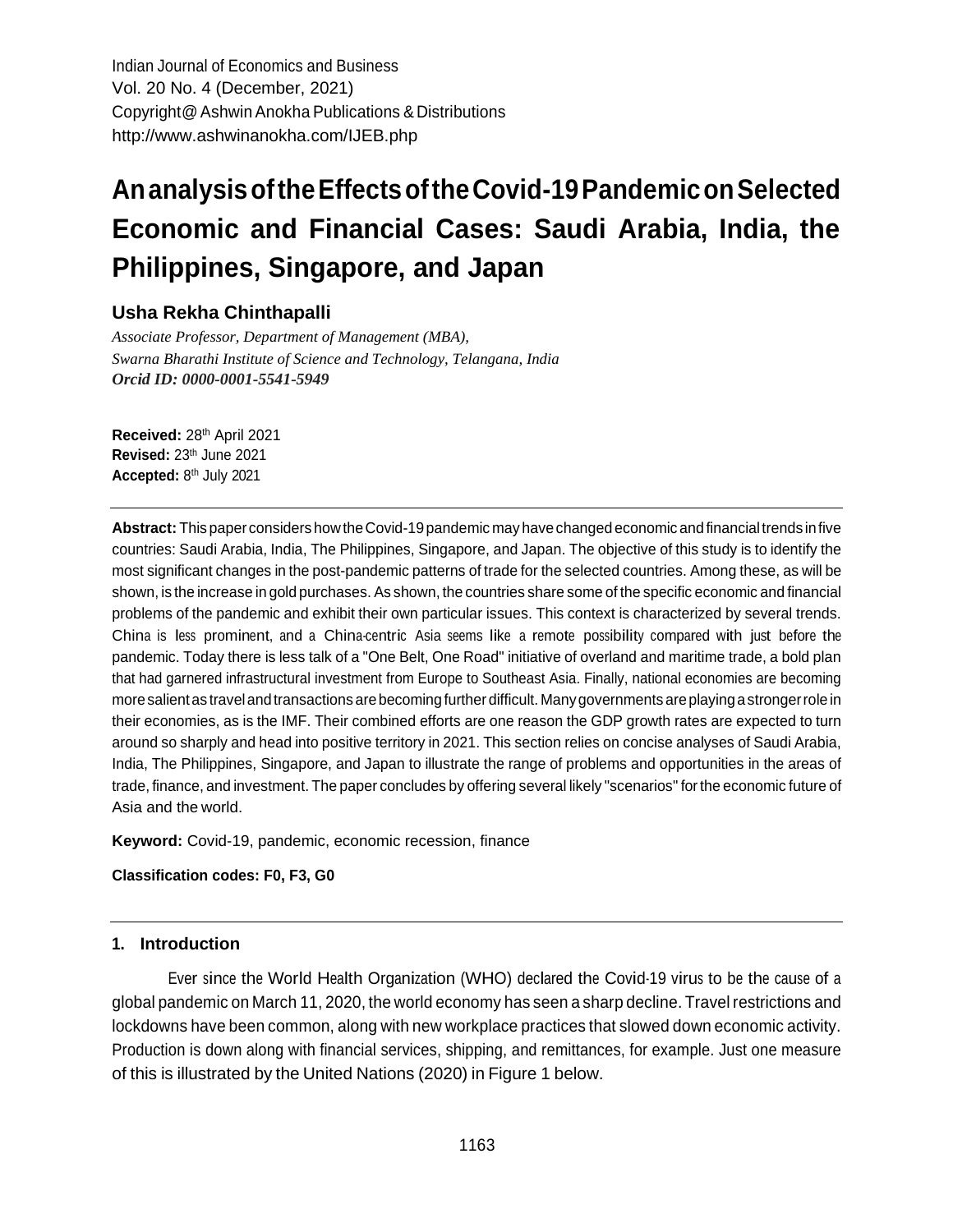

Figure 1: Growth and Contraction in World Manufacturing Source: UN Industrial Development Organization (2020)

Figure 1 shows how world manufacturing has experienced a sharp fall in 2019, the result of the pandemic control measures initiated by the combined policies of the WHO and the 193 nation-states in the General Assembly of the United Nations.

The objective of this study is to gauge the effects of the covid-19 pandemic on the economic and financial life of five countries Saudi Arabia, India, The Philippines, Singapore, and Japan. These countries represent both developed and developing nations, and some havebeen more negatively influenced by the pandemic measures and world economic downturn. This paper aims to identify the most salient trends for each country and uses a combination of qualitative and quantitative datato doso. At times, each case study is also used as a window into the surrounding region, be it the Middle East, the Indian sub-continent, Southeast Asia, or EastAsia.

This research effort is important because economic analyses for the near future appear to be divided. In early and mid-2020, the prevailing sentiment for 2021 was gloomy, and there were few optimists. In more recent months, it has become more common for experts to make more positive observations and predictions. There is wide agreement that the covid-19 pandemic produced an economic crisis that is not over (Laborde et al., 2020). There are specific mechanisms by which Specifically the model is one whereby exogenous drivers, such as the negative impacts on labor, logistics, confinement, and markets, then affect GDP, prices, productivity, and real household income, as shown in the Figure 2. All of this aggravates poverty and negatively influences the climate for finance.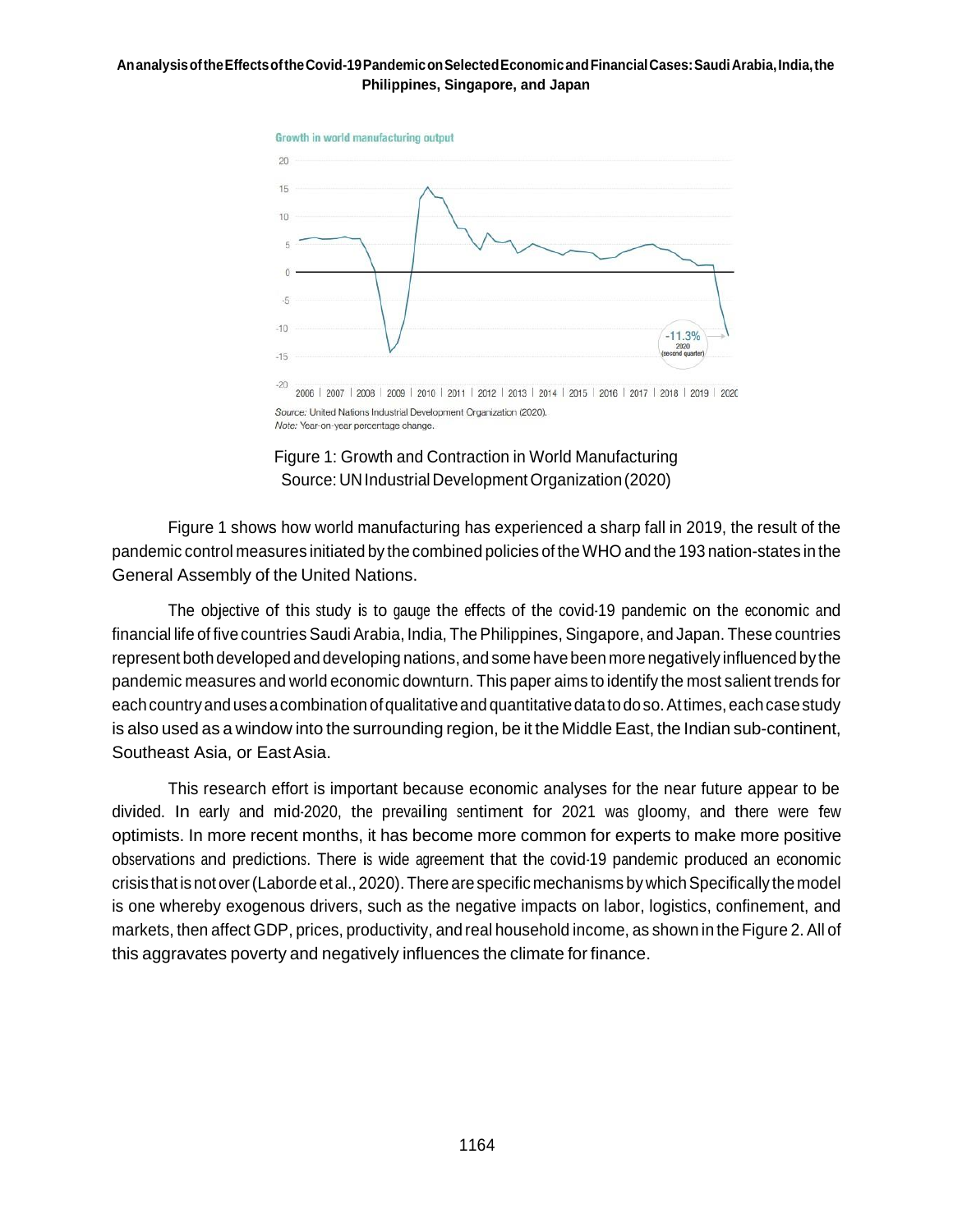### **Usha RekhaChinthapalli**



While the research field on the economic effects of the covid-19 virus is fairly new, there is <sup>a</sup> growing consensus that developed nations far better than developing ones and democracies better than authoritarian states – but while leaving open and liberalized economies more vulnerable to pandemic shocks, as explained by (Çakmaklı et al., 2020):

"Economic costs are much larger for an open economy because of the amplification role of international input-output linkages. Lower capital flows exacerbate this amplification as capital flows are the key form of financing for the production network. We document that sectors with stronger international input-output linkages and higher external debt suffer worse COVID losses and as a result have larger fiscal needs" (1).

This observation adds to the evidence that the pandemic has influenced the world's regions differently. The next section delves deeper into the implications of the pandemic for five countries: Saudi Arabia, India, The Philippines, Singapore, and Japan

### *1.1 The Pandemic-era World Economy and Finance*

This research field has focused on how Covid-19 has affected worldwide economic and financial activity, including the stock market and exchange rates. Even though this is a new pandemic, there have beenstudies thathaveledtoinsightfulobservations regardingthefar-reachingeffectsofapandemic.Maet al., for example, studied the economic and financial repercussions of the 1968 Flu, SARS (2003), H1N1 (2009), MERS(2012),Ebola(2014), andZika(2016).As ageneral observation, growth inrealGDPgrowth falls by about 3% the year of the pandemic. While it largely or partially bounces back the following year, the recovery usually does not include the less educated or female workers who had recently lost their jobs. Finally, during those six disease-related events, important indicators turned downward, especially consumption. The authors juxtaposed their findings with today's pandemic-era economy, which it predicted would bounce back less quickly than on average (Ma et al., 2020).

One widely anticipated result of the pandemic has been the rise in the purchase of gold. As explained by Sikiru and Salisu (2021), gold becomes important during most crises and sees an increase in its demand: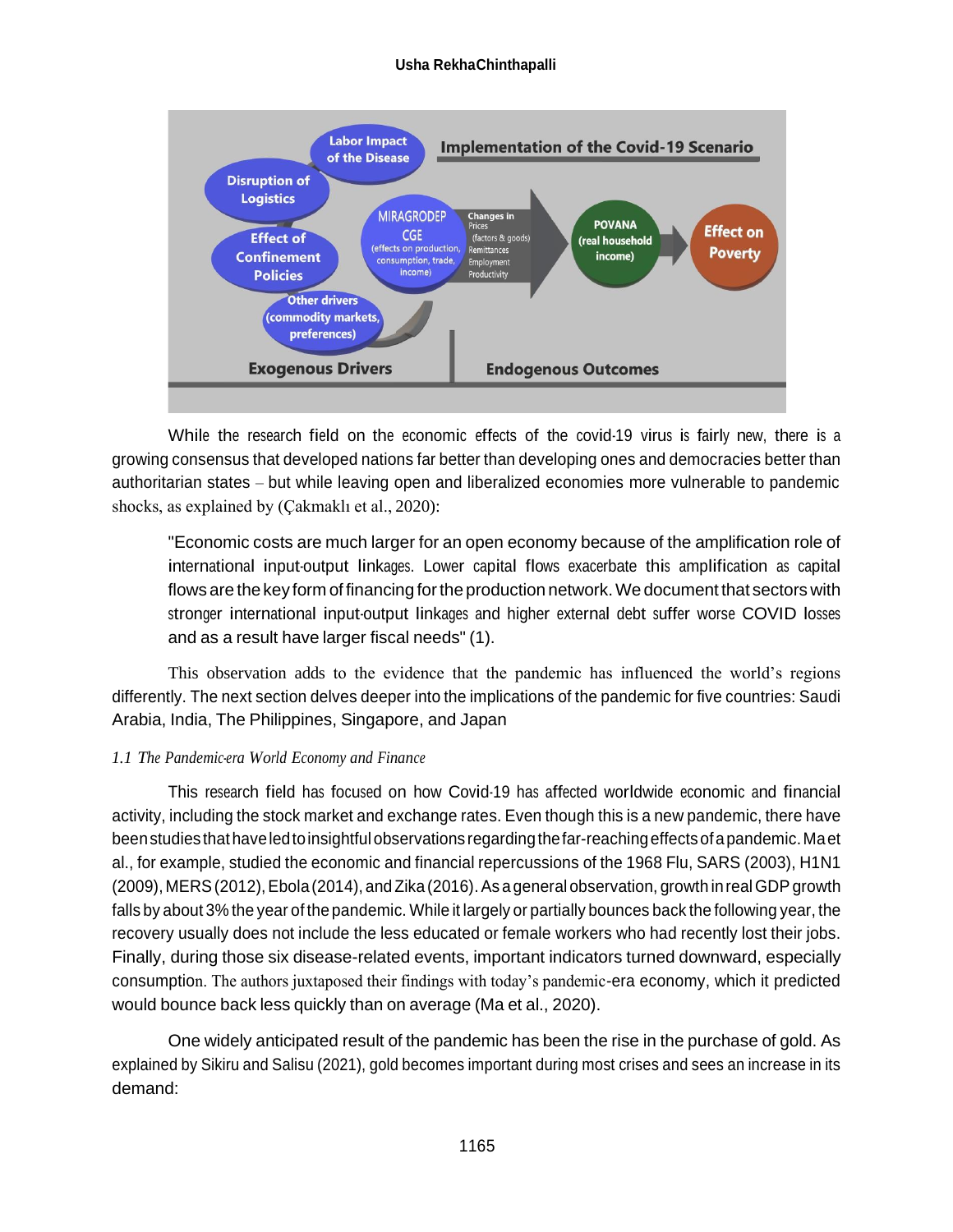"Gold is particularly considered an important asset and effective diversifier by investors, academics and policymakers owing to some intrinsic characteristics it possesses. It is seen as a financial/liquid asset which can easily be converted into cash and as a store of value as it helps hedge against inflation" (1).

The authors considered the role of gold in one of the hardest-hit sectors of the world economy, and the inverse relationship between gold and the travel and tourism index is shown below in Figure 3.





Source: Sikiru and Salisu (2021)

Another recent study also provides insight. The Covid–19 pandemic has shaken the global financial markets. Akhtaruzzaman et al. (2020) focused closely on Phase II of the pandemic (March 17−April 24, 2020) and found that gold is a safe haven for the major stock markets and that "… investors have increased the optimal weights of gold as 'flight-to-safety assets' during the crisis period. The results also show that hedging costs have significantly increased during Phase II" (1). Interestingly there is some disagreement here among researchers. Cheema and Szulczuk (2020), for example, found the opposite and claim that "… gold has lost its safe haven status against stock market losses during the COVID-19 pandemic." While more research should be done to settle the matter, this question is not easily resolved because across the 20<sup>th</sup>-century economists have been divided over the degree to which gold has been and remains a safe haven.

Interestingly, some researchers have observed that Bitcoin, a digital alternative currency, has not played a role during the pandemic similar to that of gold. Chen et al. (2020), for example, conducted a study that considered the effects of fear on Bitcoin: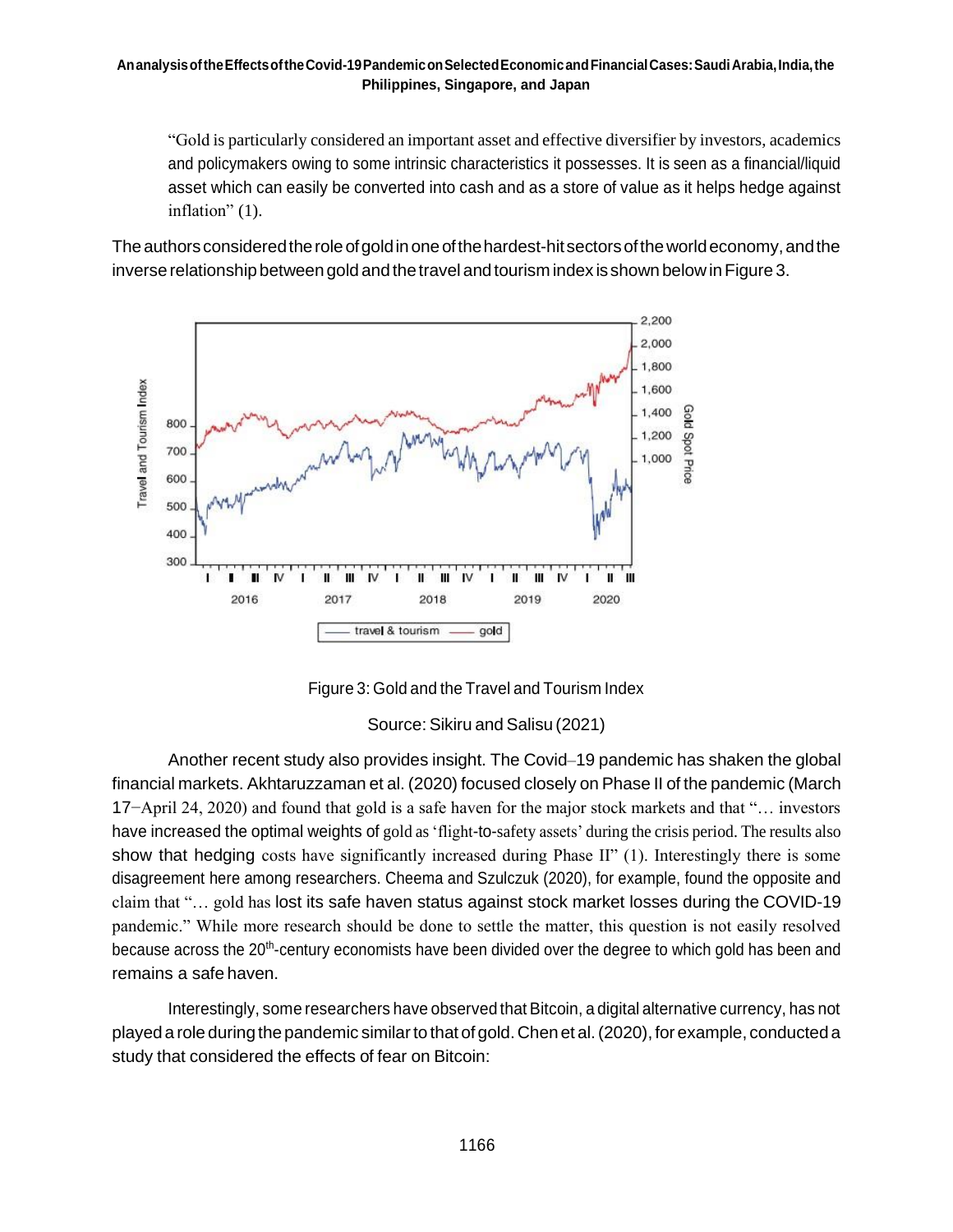"The results show that market volatility has been exacerbated by fear sentiment as the result of an increase in search interest in corona virus. Moreover, we find that negative Bitcoin returns and hightradingvolumecanbeexplainedbyfear sentimentregardingthecoronavirus.Ourresultsalso show that Bitcoin fails to act as a safe haven during the pandemic" (2298).

More traditional currencies have also been the subject of research during this pandemic period. As shown by Barua (2020), the currencies of the GBP, Yuan, Euro, and Yen weakened against the US Dollar in the first quarter of 2020, with the authors hypothesizing that depreciation could have been driven by "... the decline in trade flows and fewer international transactions, as the pandemic goes worldwide" (25). In another related study, Mariana et al. (2020) found that Bitcoin and Ethereum may be considered safe-haven currencies over the short-term despite their high volatility and that Ethereum is likely to be the safer currency.

Regarding the influence of covid-19, there is an agreement that the pandemic has both generated stock volatility and produced unexpected outcomes. After all, as shown below by Şenol and Zeren (2020), thecurrent pandemic has registered a level of volatility much higherthan any world event since 9/11, 2001. The volatility of Bitcoin, Ethereum, Gold, and the S&P 500 is shown in the Figure 4.



Figure 4: The Volatility of Bitcoin, Ethereum, Gold, and the S&P500

Source: Mariana et al. (2020).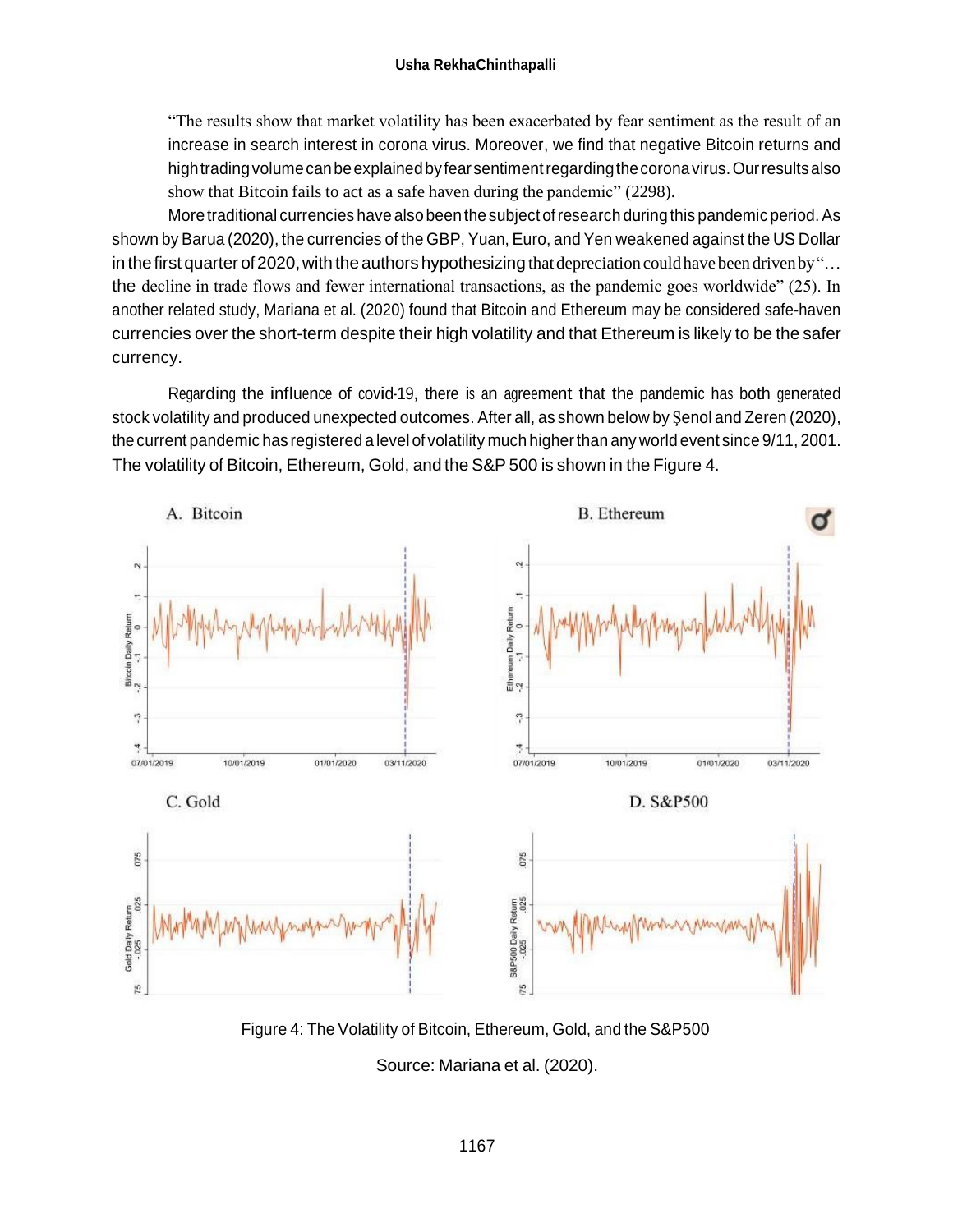As shown above, Bitcoin, Ethereum, Gold, and the S&P500 exhibited significant volatility in the period immediately subsequent totheWHO's announcement of a global pandemic. The volatile economic contextdescribed above brings newchallenges tofinancing, anditislikelytobeaworldwhere mistakes are not easily forgiven by the market. The divide between winners and losers will widen, and inthis competitive environment, Kaku et al. (2020) observe the following:

"Holding periods will likely get longer, and funds will need to rethink their exit strategy. In terms of exits, the pandemic is likely to increase holding periods. Lower-than-expected valuations might persuade funds to hold on to their investments in anticipation of a post-COVID-19 recovery. Market liquidity is also likely to be lower because of the pandemic, at least in the immediate future, with funds finding fewer potential buyers in the price ranges at which they would consider selling. Yet another reason for longer holding periods is the risk of negative exchange-rate movements for emerging market currencies, as investors flock to the safer haven of the US dollar. Such a trend would further depress valuations for global investors, making the internal rate of return for a PE owner even less attractive"(1).

Given the lowered expectations for profit-making, financial experts advise that this period can be used for digitizing core processes and automating services. When the pandemic ends, those businesses most effective at this will be the most attractive for investment.

Another conclusion regarding the pandemic's effect on the stock market, drawn from a study by Ashraf (2020), which is considerably nuanced. The author found that while the governmental announcements of social distancing reduced stock market returns, some of those negative effects are ameliorated by announcements of containment and health policies. "Finally, stock market reaction to government economic support programs is likely to be positive" (Ashraf,2020).

With four out of the five-country cases here located in Asia, it is useful to make some general observations. One of the most marked trends of the past year has been Asia's decoupling from the United States. Trans-Pacific trade and shipping (especially in real estate in the case of China) have declined significantly. China has also canceled most if not all of the business visas it had previously issued to foreigners, sending a message that the country was, if not closed for business, then certainly wary of remaining as open as it had been previously.

China, too, has shown <sup>a</sup> steady lessening of that bilateral trade. China's response to the covid-19 pandemic seems especially drastic, with lockdowns, quarantines, and travel. This included severe travel restrictions and the cancellation of many business visas held by foreigners. Lockdowns and quarantines were observed. This trend is accurately described by Petri and Plummer (2020):"The fissure in US-Asia relations opened by the US-China trade war has widened, due to the politics of the COVID-19 pandemic and the doubtful premise that domestic supply chains will be safer than trans-Pacific ones. These shocks will be reinforced by the effects of the new Regional Comprehensive Economic Partnership (RCEP) agreement, a huge trade bloc with 15 East Asian Countries" (2).

Just a few years ago, the expectations of financial advisors were that China would continue to expand its presence across all of Asia with its much anticipated "One Belt, One Road" initiative, one that was widely supported because it aimed to resurrect and modernize the overland Silk Roads and revitalize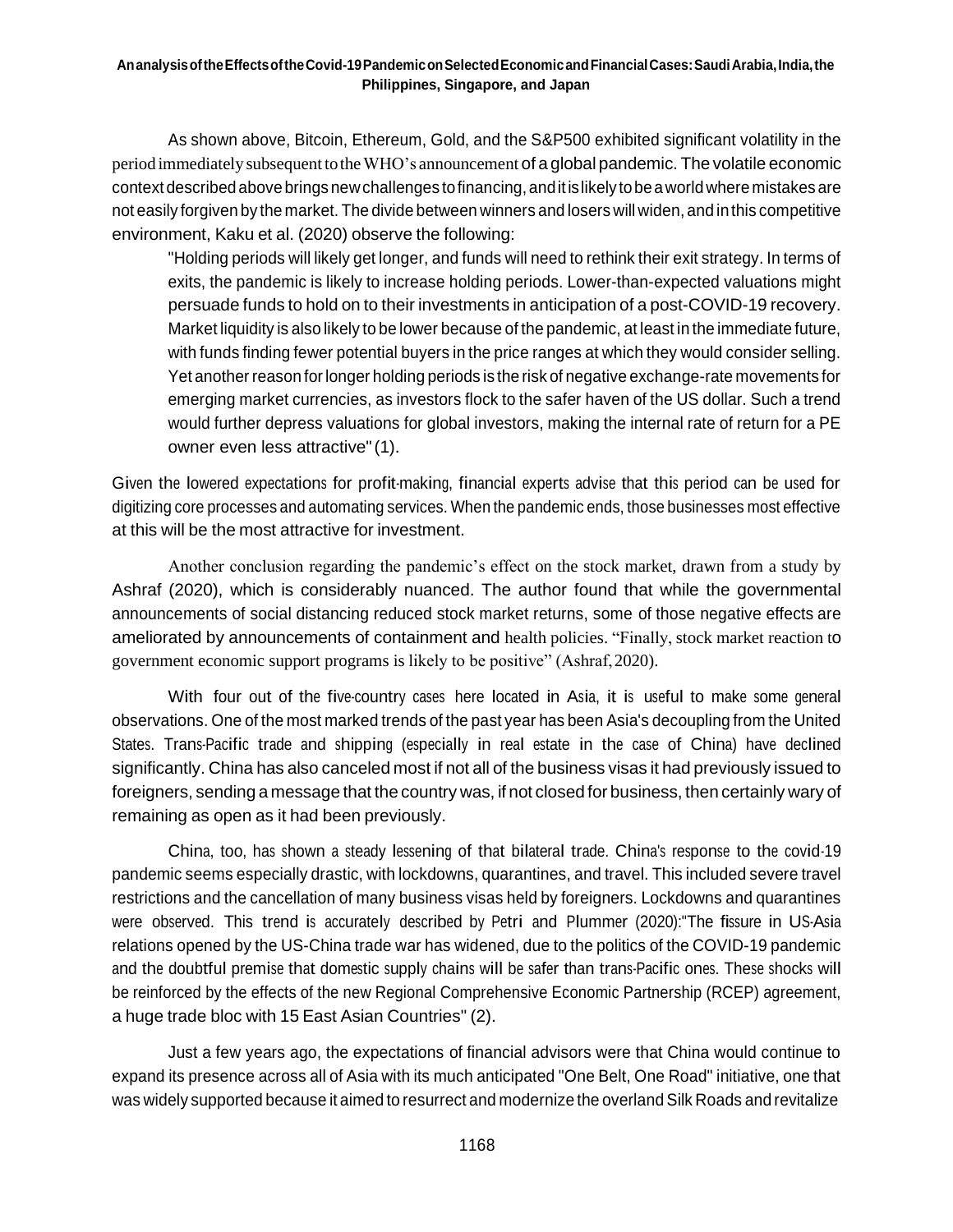the Indian Ocean Spice Routes. For investors, this was an attractive project. There was much speculation over how China's economic and political rise might remake the world order. In other words, the globalization that had formerly been spurred on by the Trans-Pacific Partnership is now giving way to an intensification of trade within Asia. This region is economically unpredictable, however, and it may well be that some countries are likely to integrate more with China and others less. Naturally, this has significant implications for finance and investment, considering that China was the regional powerhouse.

# **2. Case Studies Across Asia: Saudi Arabia, India, The Philippines, Singapore, and Japan**

# *2.1 Saudi Arabia*

Saudi Arabia is <sup>a</sup> high-income society relatively insulated from the worst effects of the pandemic because of the country's strong social safety nets. The country's plan for economic diversification (beyond petroleum), Vision 2030, which had already been in place before the pandemic, buffered the population from the low petroleum sales in 2020. In April, the International Energy Agency (IEA) calculated a 30% decline in petroleum demand.

Volatility, therefore, was not as pronounced in Saudi Arabia as in many countries, and this was seeninitsGDP.TheIMFanticipatesthatSaudiArabia'sGDPfallsto-2.3%in2020andpickupto2.9% in 2021. This is not a significant reduction in GDP compared with the other countries in this paper. Figure 5 below captures this trend, showing the tremendous fall in real GDP by the end of Spring 2020.



Figure 5: Real GDP Growth and the Inflation Rate in Saudi Arabia Source: Prince Sultan University, 2020

One explanation for the decline seen above is that in Saudi Arabia, the greatest losses were suffered by small and medium-sized businesses. Prince Sultan University also conducted <sup>a</sup> survey of 918 MSMEs in Saudi Arabia. The report concluded that 65% of small and micro businesses were affected (Figure 6).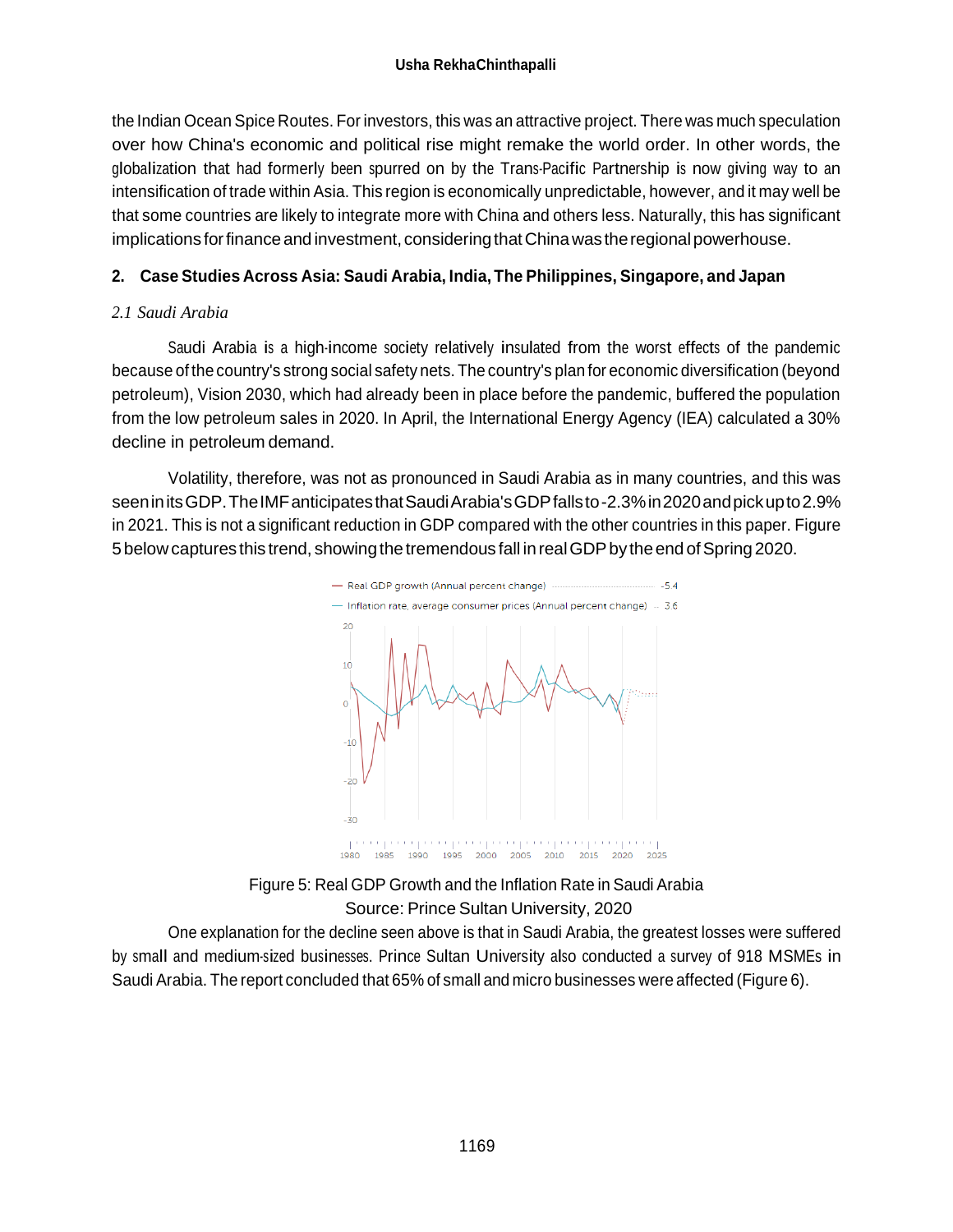

Figure 6: Effects of Covid-19 Pandemic in Saudi Arabia Source: Prince Sultan University, Report(2020)

Clearly, those investors interested in the hospitality or construction sector would do well to consider the above report. The pre-pandemic investment climate in Saudi Arabia was not as encouraging as usual because of its unilateral increase in the VAT tax rate from 5% to 15%, which happened prior to the WHO declaring a pandemic. At the time, economists and reporters focusing on the region speculated that such an increase could be inflationary and scare off potential investors. Among investors, it is widely believed that a sudden increase in the VAT tax could lower their returns, but on that point, the literature is actually sharply divided (Jun, 2017; Barbone et al., 2012). The onset of the pandemic, in a time when money is notflowing as easily as before, only compounded these concerns,regardless of their validity.

A related factor is that in Saudi Arabia, investment is sensitive to cash flow, as claimed by Guizani and Ajmi (2020). The authors identify the causes as "contractionary monetary policy, poor financial development, and liquidity crisis, also arguing that Saudi Arabia should consider financial reform to promote "efficiency, competitiveness and transparency in firms' operations."Haque (2020), for example, pursuing a similar line of inquiry, found that private-sector GDP "... has a negative relation with the supply of money, positive relation with bank credit to private sector, and no significant relationship with share market capitalization" (39).

On this topic, Alfalih and Hadj (2020) that market size, exchange rates, and public security all reinforce FDI, but where they might differ with other economists, and indeed the field seems divided, is overtheextenttowhichSaudiArabia should base its economy onpetroleumand the degree towhich economic growth is sensitive to oil prices. Indeed, Saudi Arabia's Vision 2030 plan suggests that the country is rapidly transitioning away from oil, as has Dubai, and so researchers will be testing propositions regarding such a development in the years ahead.

### *2.2 India*

India is noted for having taken a hard line approach to the pandemic with its two-month lockdowns. The economy slowed to a near stop, and consumer demand fell sharply. The declining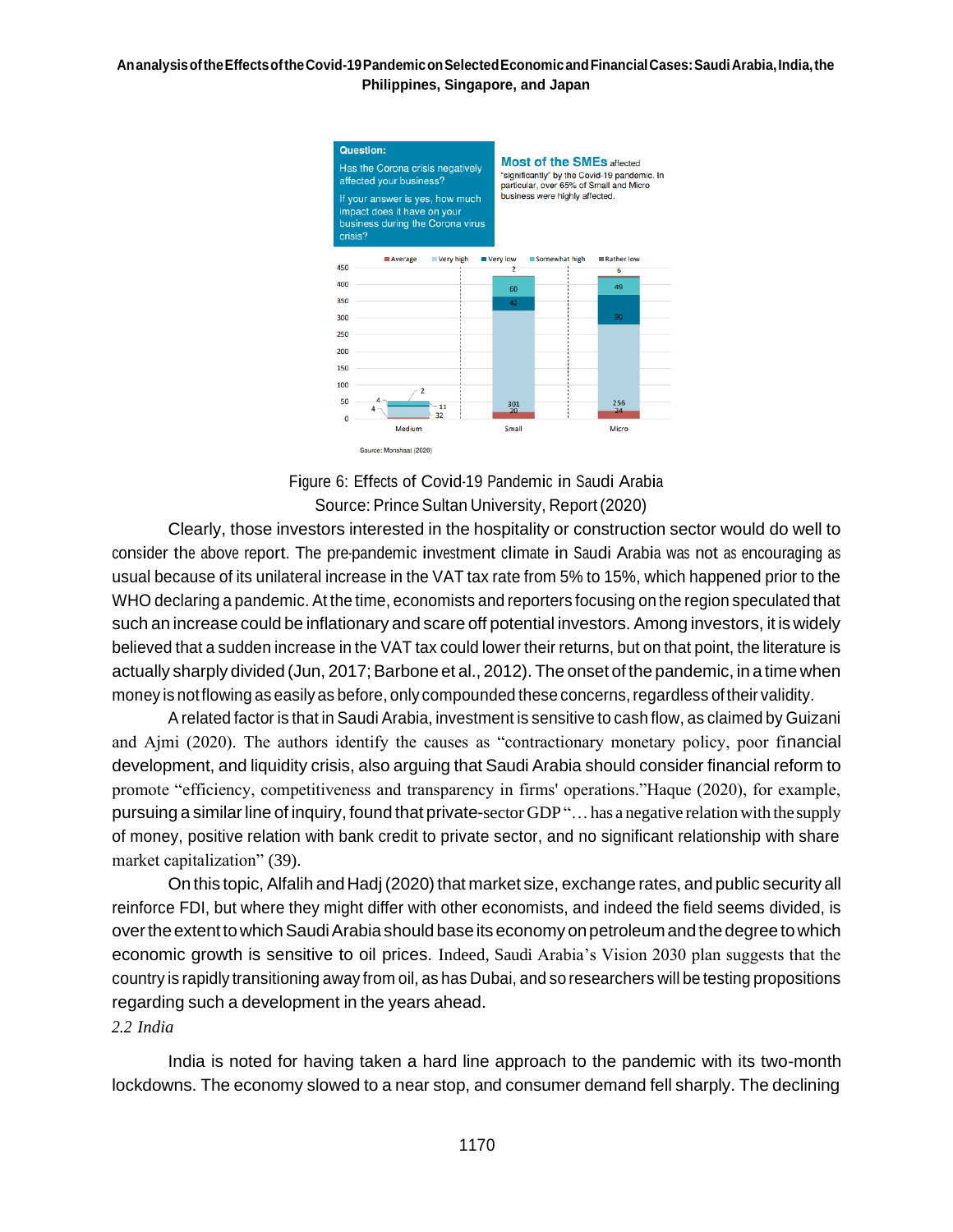economic activity will result in less tax revenue than expected. To compensate, the Indian government is taking out loans, borrowing the equivalent of 56 billion dollars in 2020, which is about a 50% increase over the previous year. The figure below provides another perspective on these developments by showing changes in India's GDP in 2020, by sector. Activity in construction and trade slowed considerably, as did manufacturing, but manufacturing was faster to rebound. Figures 7 and 8 below, display the changes for India in terms of GDP by sector, urban demand, and household credit.







Source: RBI (2020)

Figure 8: Urban Demand and Household Credit in India's Economy (2020) Source: RBI (2020)

Additional insight was provided by Mishra et al. (2020) because their study of stock prices suggested that the pandemic shock was historically unique. They found that in the initial phase of the pandemic,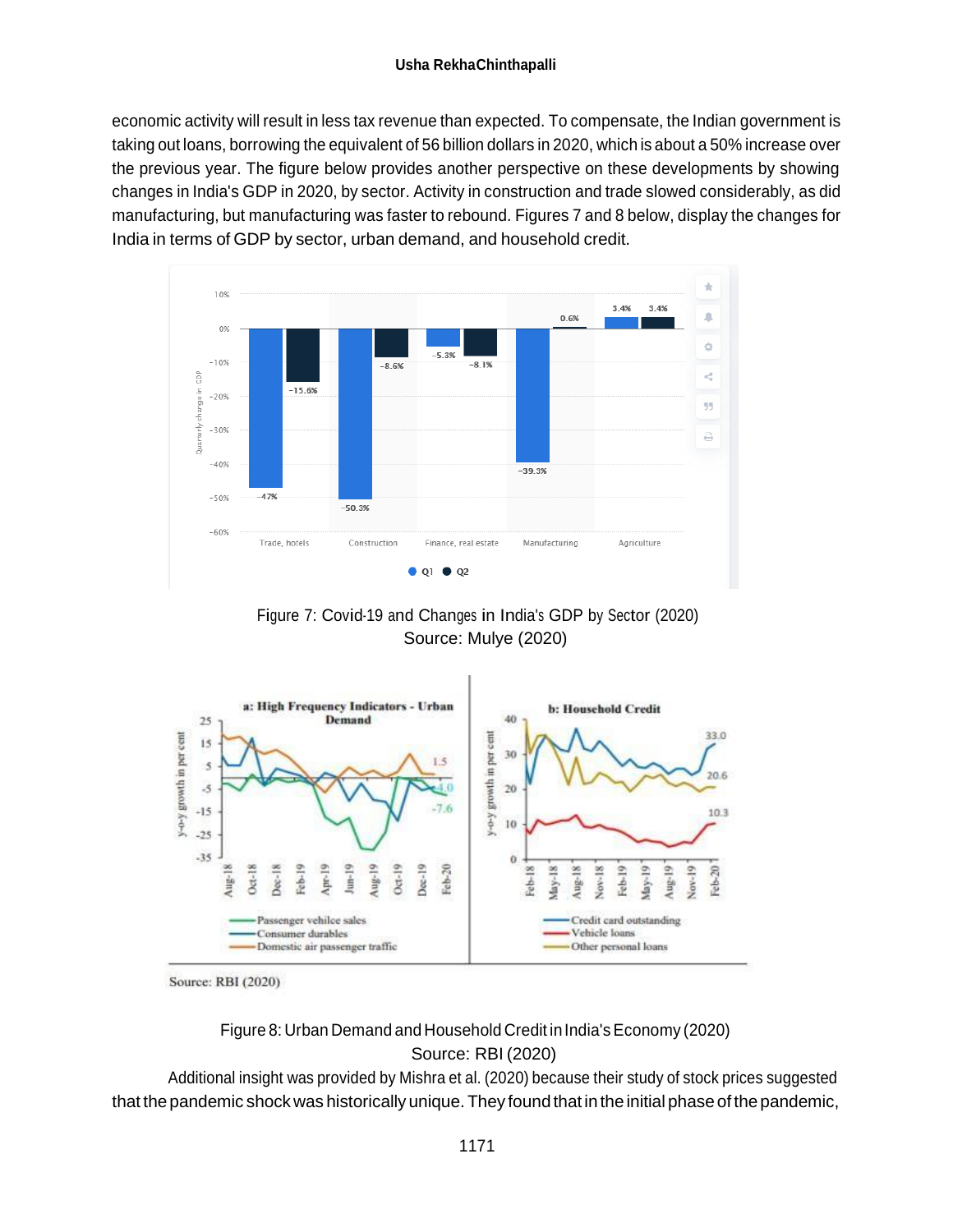stocks decreased -22.6% compared to their positive growth during the demonetization and GST phases. Furthermore, benchmark stock prices were much more volatile during the pandemic (2.77) in the COVID-19 phase, compared to 0.51 and 0.59 in the demonetization and GST phases, respectively.

Despite the sobering statistics, Finance Minister Nirmala Sitharaman announced on Thursday, December 3, 2020, that India's economy would grow once more in 2021 and 2022, with even faster growth afterward.

"India's economy will return to growth in 2021/22 after a sharp contraction in the latest year, and higher public spending will lay thefoundation for stronger growth in the next fourto five years, Finance Minister Nirmala Sitharaman told Reuters on Thursday. One reason for her optimism was that the government was opening credit lines to small businesses and providing relief to the construction and real estate sectors (Statista, 2020). Additional assistance came from the World Bank and its sponsorship of a 1Billion project tohelp India respond tothepandemic"(1).

There was some mixed opinion, however, as some experts downplayed the severity of the pandemic, as reported in Bloomberg:

"An income analysis by Credit Suisse done earlier in the year showed an estimated Rs 20 trillion loss to the Indian economy. However, 75% of this was a loss which didn't have a lasting impact. "We call it 'water under the bridge'. What people didn't earn, they didn't consume," the India strategist at the financial services and research company told Bloomberg Quint's Ira Dugal in an interview" (1).

Investors interested in India, in this COVID-19 era or in its aftermath, might consider the influence of the pandemic. Talwar et al. (2020) conducted a study with six dimensions that are of particular importance to investors in the retail sector. Their study found that financial attitude, namely, financial anxiety, optimism, financial security, deliberative thinking, interest infinancial issues, and needs for precautionary savings all had "... a positive influence on trading, with interest in financial issues exerting the strongest influence, followed by deliberative thinking."

Many if not most economists agree with Jose et al. (2020) that prior to the pandemic, the national and provincial governments of India were reluctant to accumulate debt. Those governments – at least initially – did not initially sponsor substantial economic relief programs and instead responded with liquidity-enhancing measures, consumption taxes, and some austerity measures. In May of 2020 India's Prime Minister, Narendra Modi, announced a sizable relief package of around 10% of GDP, and evaluations of India's 2021 economic performance became more optimistic.

### *2.3 The Philippines*

The Philippines is the one case among the five that potentially shows the most dramatic turnaround for its economy– at least if the optimistic set of predictions are borne out. During the pandemic, the country's 2020 GDP growth rate declined by -8.262%, according to the IMF, and predictions were common that 2021 would be even worse. According to the Asian Development Bank, the Philippines was expected to suffer a 10% decline in GDP, more than in any other Southeast Asian country (de Vera,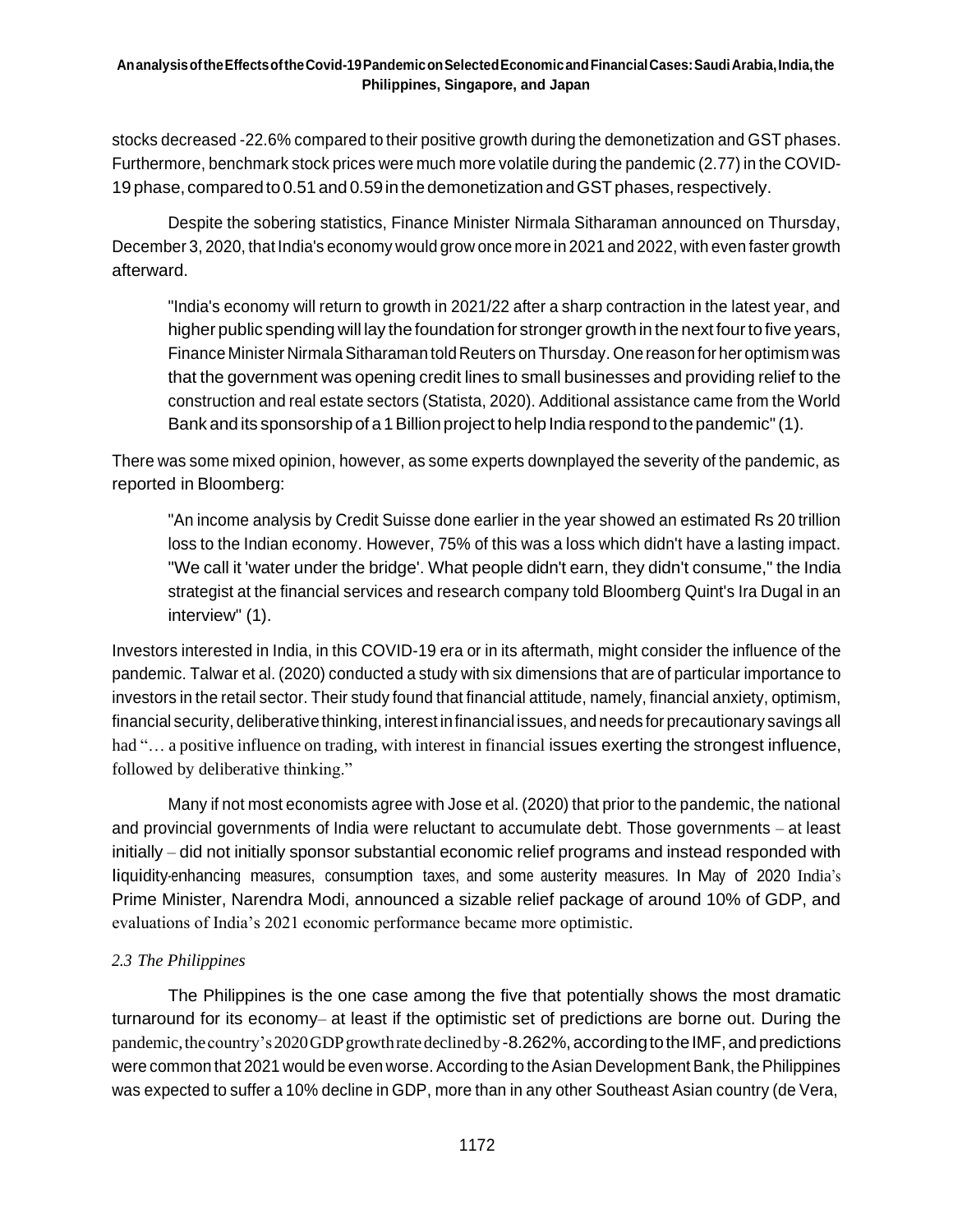2020). Much of this decline was due to weak domestic demand and less international trade with both the United States and China.

However, toward the very end of 2020 and at the beginning of 2021, the economists' expectations for the Philippines improved dramatically. The IMF now predicts that the country's GDP will grow by as much as 7.411%, a significant bounce-back. The reason for this expected reversal of fortune is a combination of factors. First, the IMF is going to play a larger role in the economy than had been planned, injecting significant funds forthe development of infrastructure, as shown in the Figure 9.

# Infrastructure push



The Philippines ramped up public infrastructure spending in recent vears, with another spending surge planned during 2021-22. (percent of GDP)

Figure 9: Spending on Infrastructure in the Philippines (2011-2022) Source: IMF (2021)

The second factor overlaps with the plan of the national government, which is injecting its own funds into infrastructure, with one of the stated aims of turning the Philippines and specifically Manila into an area that can be attractive forinvestors. In part, this may have been an effort to restore confidence among foreign business people. In 2019, the Philippines revised its immigration policy so that foreigners could no longer arrive at the airport and buy an entry visa and instead needed to obtain one from an embassy or consulate of the Philippines in their home country. Similar authoritarian measures were taken in the area of restricting freedom of speech and the press, with criticism of pandemic policy banned under the Bayanihan to Heal as One Act. At times, such reversals of democratic values can make the business community feel uneasy, and the country becomes vulnerable to capital flight and a brain drain.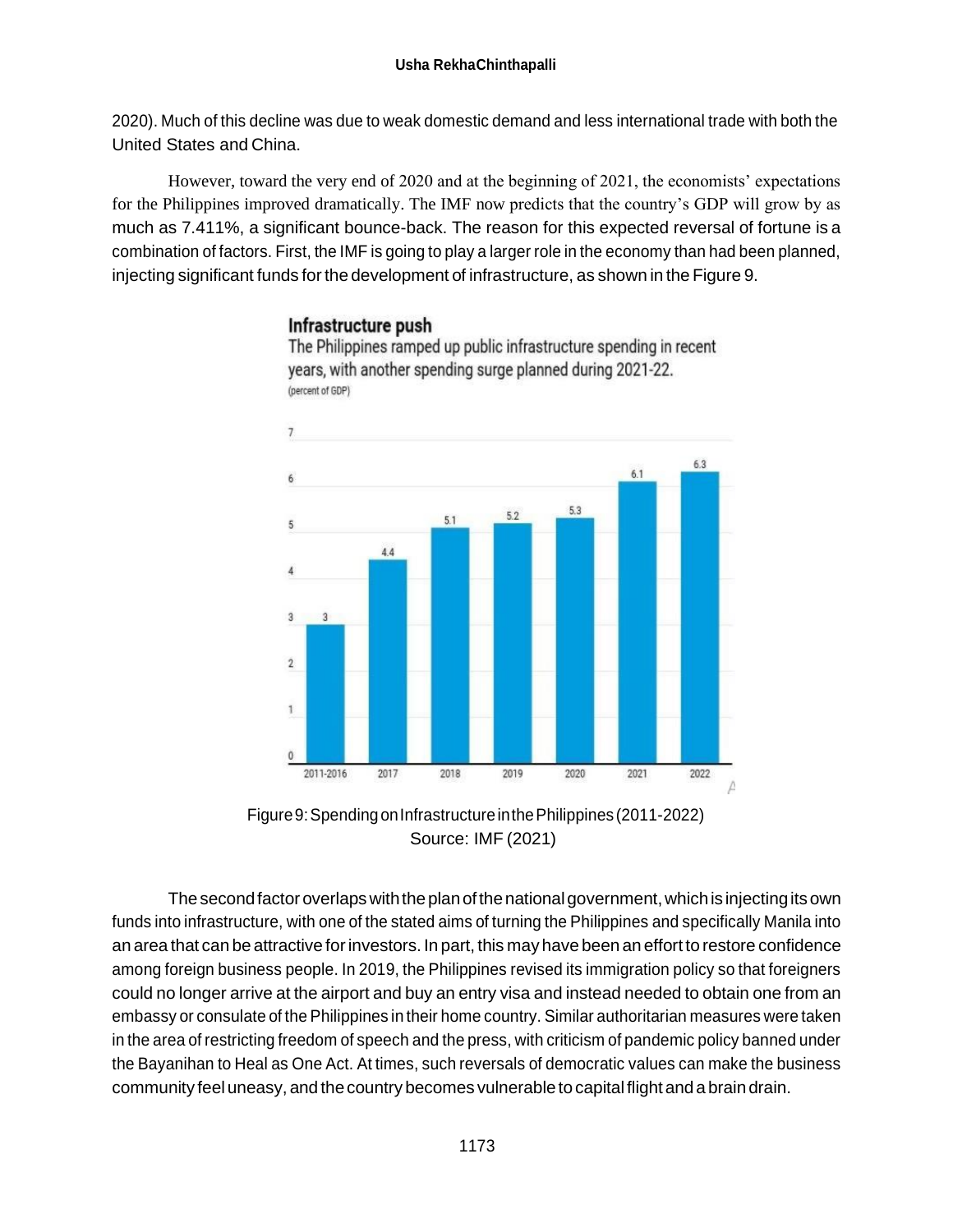## *2.4 Singapore*

Sharing similarities with Saudi Arabia and Japan, two other countries considered here, Singapore is a country with high levels of income and social development. One favorable aspect of its economy is that it relies much less on manufacturing than others in the region and much more on finance. As reported in financial media:

"Despite Singapore's economic growth taking a beating from COVID-19, the financial sector is one of its remaining strongholds, registering positive growth in the first half of 2020" (Insurance Businessman, 2020).

In fact, that growth was5.9% in the first half of 2020. Nevertheless, there was ultimately no escaping being economically bruised by the pandemic. Singapore's GDP shrank contracted by 13.2% yearon-year in the second quarter, and its 2020 decline in GDP was estimated to be -7% to -5%. As a result, unemployment increased to 2.9% in June, mostly in the sectors of trade and transportation. In fact, the figure 10 below suggeststhat Singapore's financial sector remained at a steady level in terms of selected indicators of international liquidity, even during the pandemic.

| International Liquidity selected indicators<br>Singapore<br>Source: International Financial Statistics (IFS)<br>Metadata by Country (IFS) |                   |                 |              |            |            |            |            |            |            |            |            |            |
|-------------------------------------------------------------------------------------------------------------------------------------------|-------------------|-----------------|--------------|------------|------------|------------|------------|------------|------------|------------|------------|------------|
| Indicator                                                                                                                                 |                   | Scale           | Base<br>Year | 2020M03    | □ 2020Q2   | 2020M04    | 2020M05    | 2020M06    | □ 2020Q3   | 2020M07    | 2020M08    | 2020M09    |
| International Liquidity, Total<br>Reserves excluding Gold, US<br><b>Dollars</b>                                                           | <b>RAXG USD</b>   | <b>Millions</b> |              | 278,934.64 | 312,285.97 | 301,561.19 | 300,781.28 | 312,285.97 | 327,821.98 | 321,149.75 | 327,319.44 | 327,821.98 |
| International Reserves,<br>Official Reserve Assets, SDRs,<br><b>US Dollars</b>                                                            | RAFASDR USD       | <b>Millions</b> |              | 1.046.64   | 1.055.98   | 1,047.86   | 1,053.16   | 1.055.98   | 1,080.70   | 1,084.67   | 1.089.41   | 1,080.70   |
| International Reserves,<br><b>Official Reserve Assets, IMF</b><br><b>Reserve Position, US Dollars</b>                                     | RAFAIMF USD       | <b>Millions</b> |              | 1,173.60   | 1,402.09   | 1.229.63   | 1.297.53   | 1.402.09   | 1,434.58   | 1.440.18   | 1,446.14   | 1,434.58   |
| International Liquidity, Total<br>Reserves excluding Gold,<br>Foreign Exchange, US Dollars                                                | <b>RAXGFX USD</b> | <b>Millions</b> |              | 276.714.40 | 309.827.90 | 299.283.70 | 298.430.60 | 309.827.90 | 325.306.70 | 318.624.90 | 324.783.90 | 325.306.70 |

Figure 10: Singapore's International Liquidity

# Source: IMF(2021)

The strengths of Singapore seen above allows the city-state to rely on finance almost exclusively, and this gave it still another advantage in terms of confronting the covid virus,

Singapore had another advantage in addition to its reliance on finance, as explained by Woos (2020):

"As I have discussed above, the presence of several key fiscal, analytical, operational and political capacities, most of which were built up in the aftermath of the 2003 SARS crisis, had allowed the Singaporean state to launch a strong early response to the COVID-19 outbreak. These efforts have culminated in Singapore's low levels of COVID-related fatalities and minimal community transmission within its citizen and permanent resident community" (1).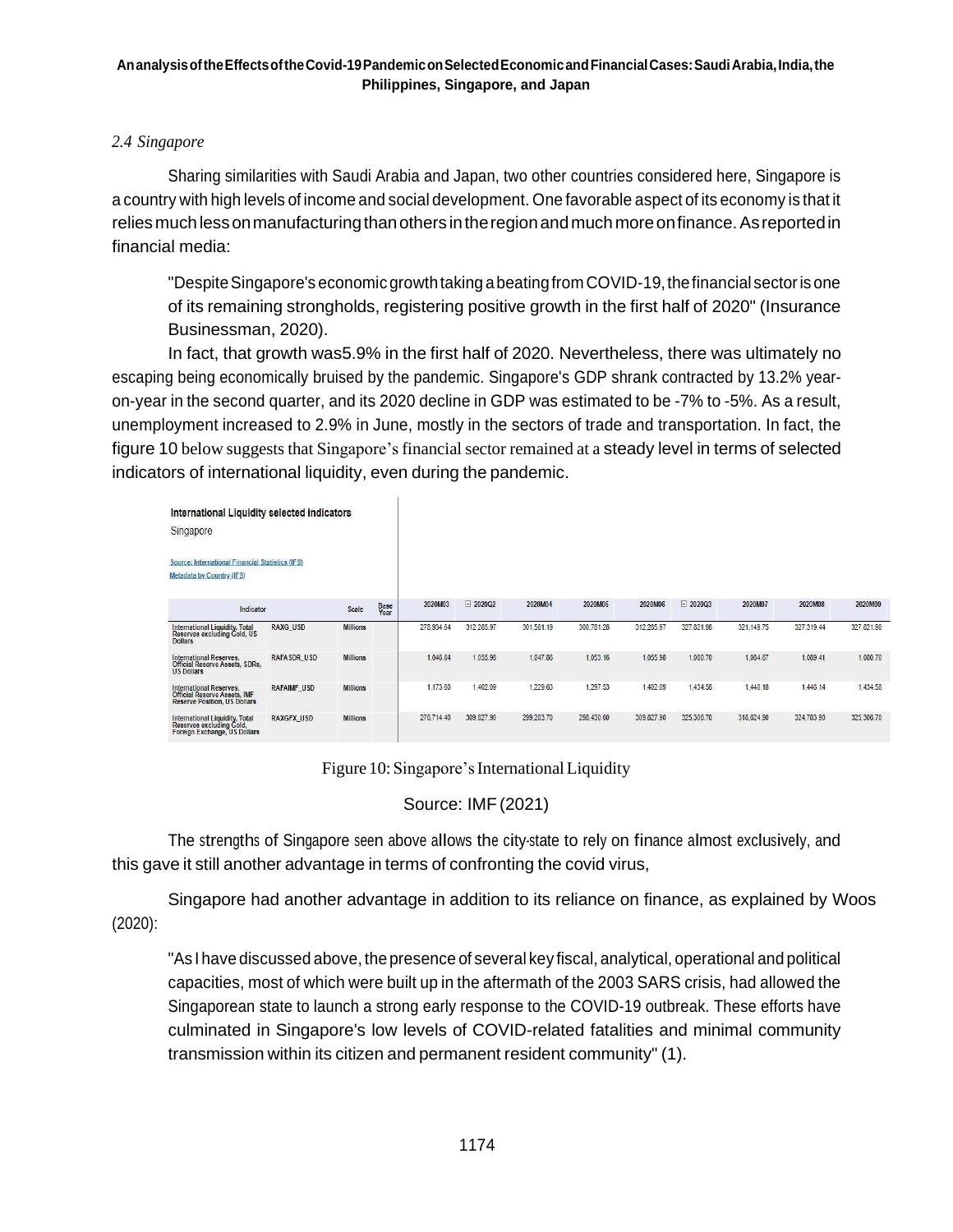Furthermore, Singapore has an advanced surveillance capacity and access to private data of residents, allowing the government to monitor the spread of any virus and engage in track-and-trace pandemic measures.

Feeling pressure and with concerns that the future could be worse, the Deputy Prime Minister and Finance Minister, Heng Swee Keat, planned to inject the equivalent of 5.8 billion dollars into the economy. Unlike Saudi Arabia, which is moving away from its traditional core activity of petroleum and toward diversification, Singapore is not setting itself on a new or experimental path and is instead embracing its historical role as East Asia's financial hub. This strategy was officially endorsed by the Monetary Authority of Singapore, which aims to "strengthen the Singapore core." As explained by Jacqueline Loh, the Deputy Managing Director for Markets & Development, Singapore is "well-placed to benefit from Asia's growth and economic transformation as it emerges from COVID-19."

### *2.5 Japan*

Interestingly, Japan's unique advantage in responding to a pandemic is that the country has the world's most developed disaster management system, one that was upgraded after the 2011 Tōhoku Earthquake and Tsunami and the Fukushima Daiichi Nuclear Power Plant. Japan was the first country among theG7 to impose a ban on international travel (Narayan et al., 2020). However, Japan did not impose any lockdowns or restrict domestic movement, and its Covid-19 mortality rate is very low.

Japan's economy seems to mirror these national characteristics. The Yen even became more resistant to shocks during the pandemic as opposed to before it, in stark contrast to most other currencies, which showed underwent considerable volatility. In Asia, therefore, Japan has emerged as a model to emulate (along with South Korea). Howe (2020) notes that in both Singapore and Japan, "infections were dramatically reduced without resort to economically devastating universal lockdowns," and he elaborates on the reasons:

"East Asia has handled and contained the pandemic far better than the West on nearly all metrics… During the pandemic, successful measures, such as contact tracing, mass testing and targeted quarantines, could, perhaps, only have been implemented swiftly and effectively in this region" (1).

Japan's overall approach prompted De Wit et al. (2020) to conclude the following:

"Using the case of Japan, this paper suggests that it is possible both to protect public health and essential services, while also promoting resilience and sustainability. Japan's integrated solutions show that pandemic response can include accelerated decarburization and resilient, sustainable development" (1).

Of the national cases considered in this paper; therefore, Japan emerges as the least affected by the covid-19 pandemic. In fact, Japan outperformed Europe in 2020, with manufacturing remaining strong. In 2020 during the pandemic,Japan's GDP fell to -5.273 according to the IMF, which also predicted that its 2021 GDP would grow by 2.321. While the 2021 estimate might not seem impressive compared with the other cases, it is certainly within the bounds of normalcy for a highly developed economy.

Japan's current account balance of payments reflects their international transactions. It includes all economic transaction values and occurs between resident and non-resident entities.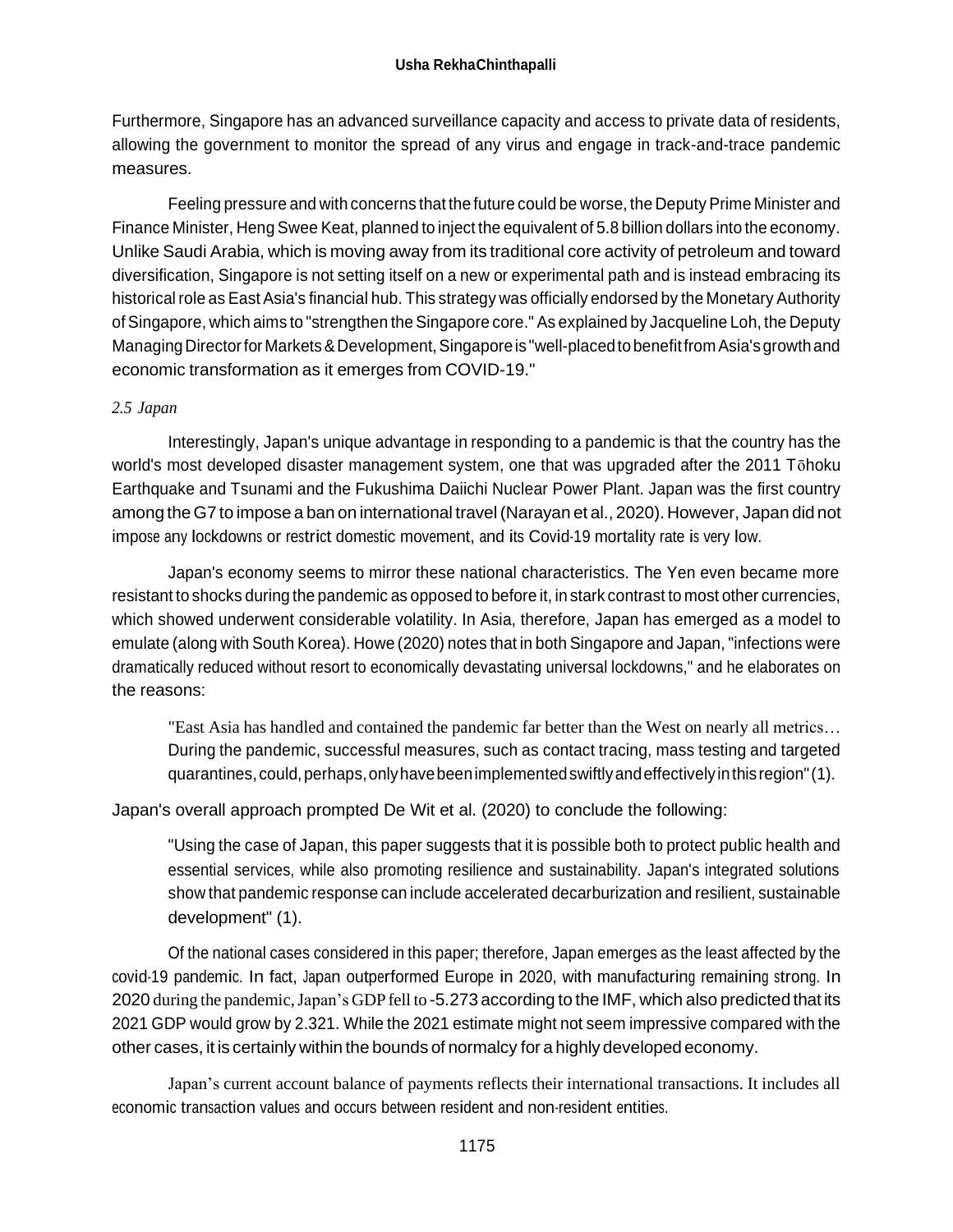



As shown in the Figure 11, Japan's current account balance and GDP percentage were going up slightly and expected to level off after the pandemic, after 2020. In the figure below, Japan's level of net lending and borrowing, as a percentage of GDP, has been going down in recent years but is expected to go back up because it is undertaking a public spending program to recover from the pandemic.



Figure 12: Japan's Lending, Borrowing, and Gross Debt, as Percentage of GDP

### Source: IMF (2021)

However, as shown in the Figure 12, government debt in Japan as a percentage of GDP is expected to remain at about the same level.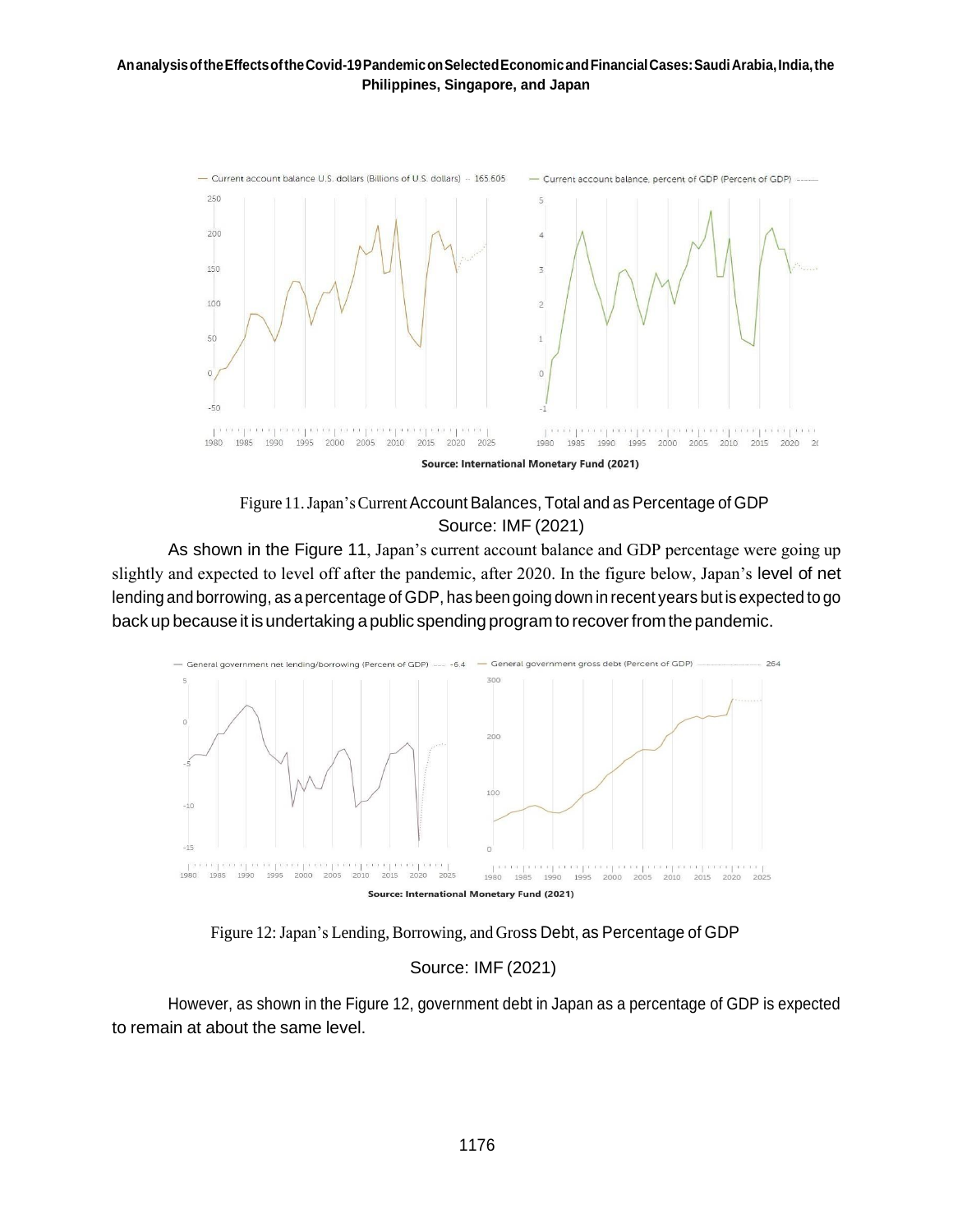Japan has followed the path of other countries in that it boosted the government's direct spending to 5.3% GDP in direct spending. Analysts expect investors to be relieved because much of that investment is going into digitization and raising the efficiency level of the economy to an even higher level.

# **3. Discussion and Conclusion**

This paper has shown that the Covid-19 pandemic has impacted the world at large and each country differently. That being said, there were two limitations to this study. First, it focused on only five cases, and an expanded selection of cases may not have changed the conclusions for the five ones selected but may have illustrated a set of outcomes or possibilities not mentioned here. Second, there is a paucity of economicandfinancialdatafor2020,whichjustended.Muchofthedataforthepandemicperiodisfor the first or second quarter of 2020.

Interms ofworld economic and financial activity, the start of thepandemic witnessed considerable volatility in the S&P500, Bitcoin, and Ethereum. There remains the question of gold. Akhtaruzzaman et al. (2020) claimed that during the pandemic, gold played a role as a hedge and safe haven, whereas Cheema and Szulczuk (2020) claimed that it did not.

The macroeconomic context is that all five countries – Saudi Arabia, India, the Philippines, Singapore, and Japan – saw their GDP growth rate decline in 2020 and then increase substantially in 2021.Figure 13 shows this phenomenon for the five countries, and the sudden change from negative to positive is remarkable.



Figure 13: IMF Estimates for the Growth in GDP by Percentage for the 5 Cases. Source: Original Figure, based on data from the IMF (2020)

Thefiguredisplaysthefollowingestimates:SaudiArabia(2020is5.435%,2021is3,099);India(2020is-10.289%, 2021 is 8.804%);Philippines (2020 is -8.262%, 2021is 7.411%);Singapore (2020 is -6.001, 2021 is 2021); Japan (2020 is -5.273, 2021 is 2.321).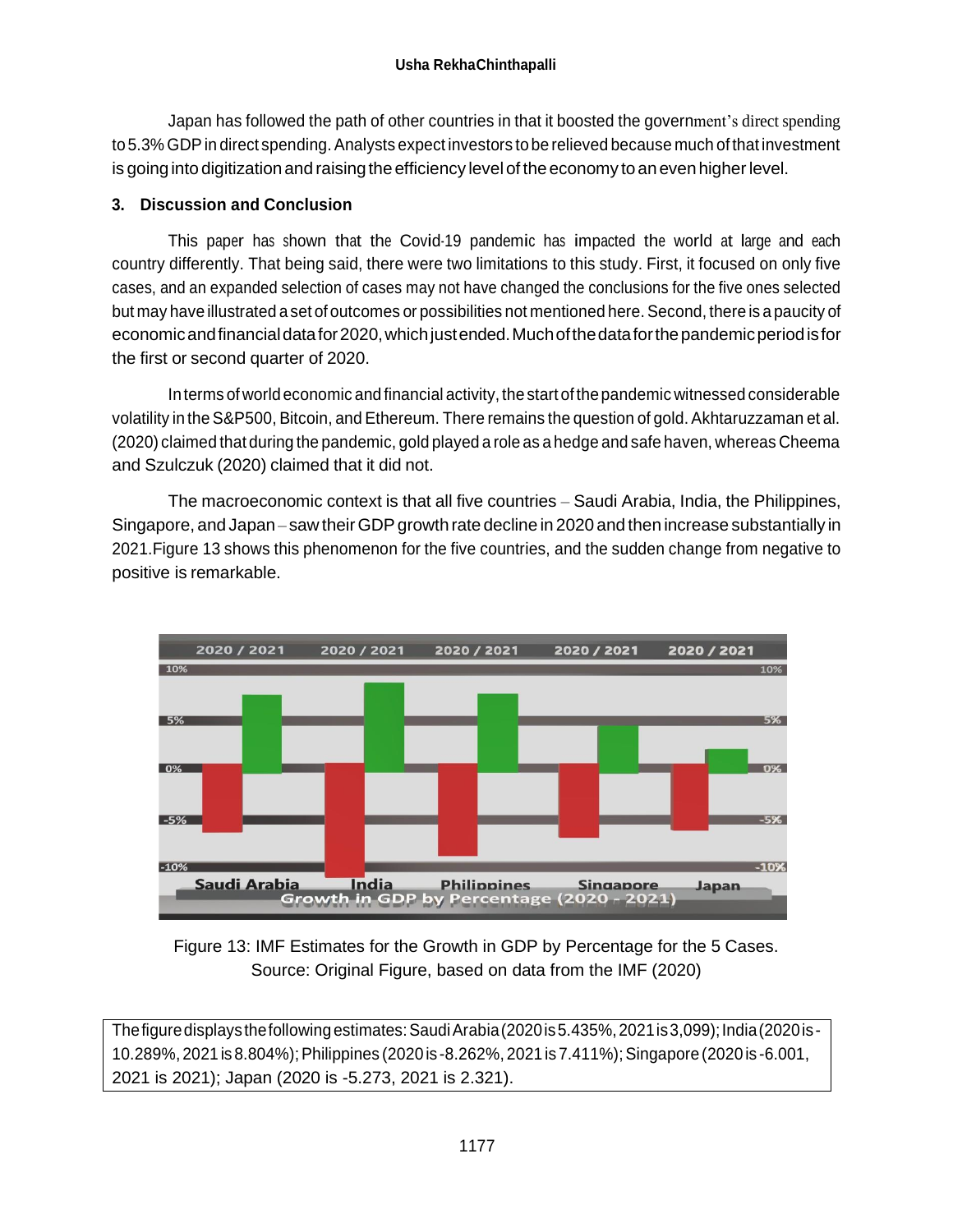The figure above suggests that India and the Philippines, as developing economies, showed the greatest difference between their 2020 low point and their expected 2021 high points (IMF, 2021). The economies of Singapore and Japan, and to a lesser extent Saudi Arabia, showed more stability. What is the pattern in their GDP growth rates translates into consideration for investors because typically, developed economies tend to offer more stable returns on investment than do developing ones, although there is often potential in the latter for an investment to witness an unusually high rate of return.

In fact, it is rare that an economy could go from having its GDP rise from -10.289% in 2020 to 8.804% in 2021. Such sharp rises perhaps account for the IMF's new role in the world economy. Actually, the improved economic climate in most countries may well be due to the synchronization of IMF and national policies. The IMF (2021) has announced new and expanded programs to keep funds flowing, and economies maintained:

"Emergency financing– The IMF is responding to an unprecedented number of requests for emergency financing from over 100 countries… The IMF has extended debt service relief through the Catastrophe Containment and Relief Trust (CCRT) to 29 of its poorest and most vulnerable member countries… Enhancing liquidity– The IMF has approved the establishment of a Short-term Liquidity Line (SLL) to further strengthen the global financial safety" (1).

Indeed, this observation of theIMF's newroleissupported byBonadio et al.,(2020), who argue the following: "Finally, unilateral lifting of the lockdowns in the largest economies can contribute as much as 2.5% to GDP growth in some of their smaller trade partners" (1). It seems that a normal "return to normalcy" would add less than 3% to a developing nation's GDP, giving rise to the question of how the remaining percent (more than 10% in many cases) is generated.

This paper alsofound that important similarities and differences emerge regarding their economic picture. Saudi Arabia, Japan, and Singapore are each returning to normalcy faster than India and the Philippines. While some expect Saudi Arabia to share similarities with developing nations or emerging economies, it reached a high level of economic development decades ago and perhaps defies easy categorization. It might turn out that the pandemic does not negatively influence Saudi Arabia's financial profile, but there has still been fallout for young Saudis in terms of employment (Thompson, 2020). Also, this pandemic has mostly affected certain domestic sectors within Saudi Arabia, and the economy has not suffered unduly because of the loss of oil exports.

India represents a case in which the national and provincial governments have used the opportunity to launch much-needed reform and create a climate more attractive to investment, both domestic and international. The emergency nature of the pandemic has given India's governments the latitude to engage with both national reform and the international community. Meantime, the role of Chinese investment appears to be diminishing in Asia and no other country has yet to fill that void. Most of India's growth – a greater proportion of it than for other countries – is also expected to come from domestic, internal growth, with several hundred million citizens set to enterthemiddle class.

Singapore and Japan share many similarities inthat both countries were very well prepared forthe medical and social consequences of the virus. Also, Singapore is a financial hub, and its most common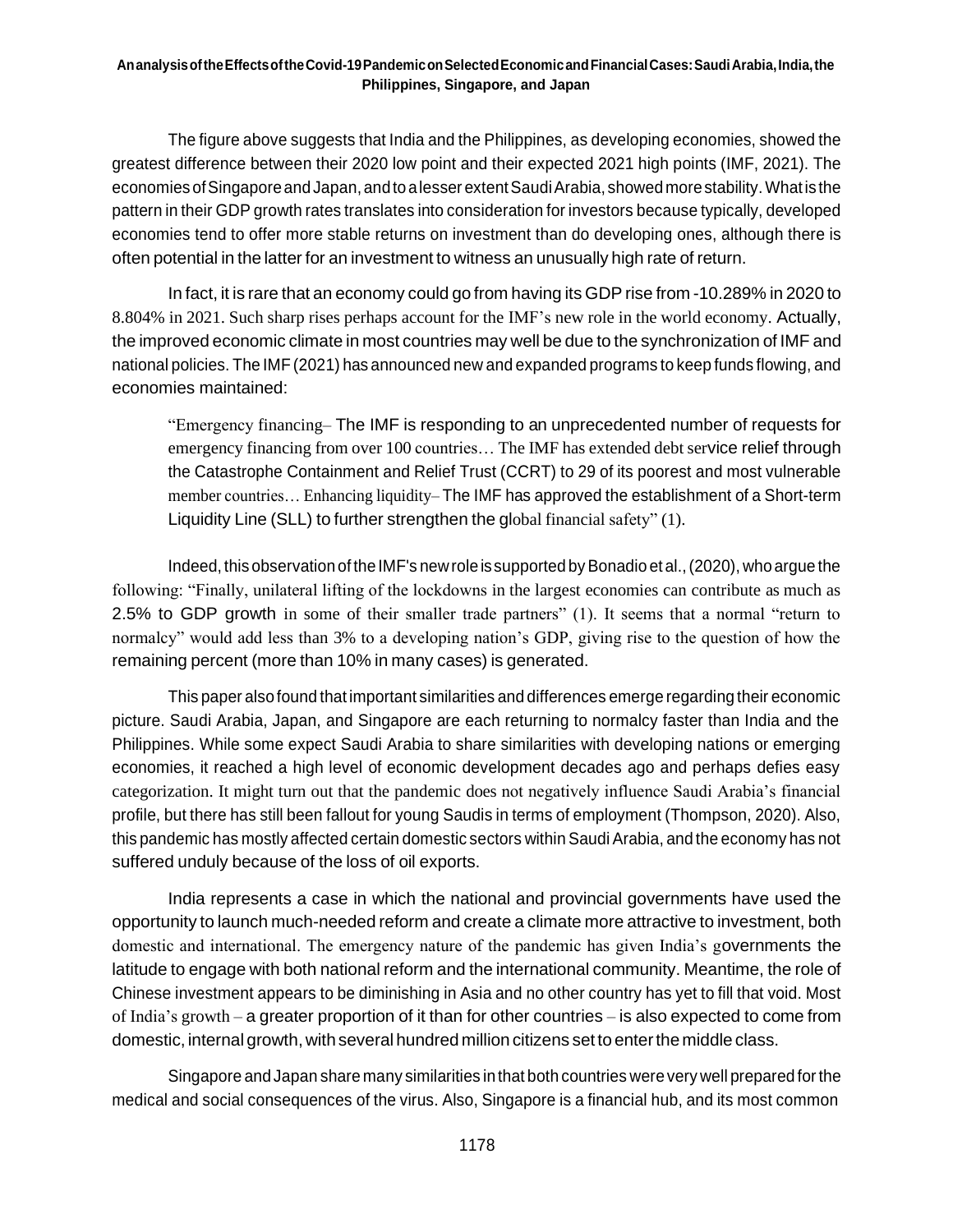workplace environments were not significantly interrupted by pandemic measures, as they had been in other countries. In fact, the figure above illustrating GDP growth rates in 2020 and 2021 is telling because the developed economies of Singapore and Japan, along with Saudi Arabiato some extent, show relatively modest swings from decline to increase when compared with the developing economies of India and the Philippines, who showed a greater amplitude in their GDP curve.

The Philippines is the case that showed a significant loss of economic activity in 2020, on par with that of India, but thePhilippines had a stricter lockdown, and many of the most severe pandemic measures remain in place. This rather grim picture supports the work of Lim (2020), who noted that the Philippines had suffered the most economically because of covid-19. Also, the Philippines is receiving less Chinese investment and saw its trade with the US drop as well. It is possible that other Southeast Asian countries such as Indonesia are, perhaps not willingly, witness growing distance between themselves and both China and the US.

In conclusion, these five economies could well see <sup>a</sup> return to pre-pandemic levels and perhaps even improvement over and above those previous levels. Nevertheless, it seems that pandemics, which are inherently difficult to manage, have introduced a new element of uncertainty to the economy at both national and international levels, as argued by Al-Thaqeb et al. (2020). Also, the pandemic did seem to alter the flow of trade, with China becoming more insular and pandemic measures affecting US businesses in Asia. Finally, and perhaps most importantly, the IMF has become much more central to the world economy, in particular to India and the Philippines. Therefore, in these five countries, one might expect the future to be one in which the flow of money changes its course.

### **References**

Akhtaruzzaman, M., Boubaker, S., Lucey, B. M., &Sensoy, A. (2020). Is gold a hedge or safe haven asset during COVID–19 crisis?.*Available at SSRN3621358*.

Alfalih, A.A., & Hadj, T.B. (2020). Foreign direct investment determinants in an oil abundant host country: Short and long-run approach for Saudi Arabia. *Resources Policy*, *66*, 101616.

Al-Thaqeb, S. A., Algharabali, B. G., &Alabdulghafour, K. T. (2020). The pandemic and economic policy uncertainty. *International Journal of Finance & Economics*.

Ashraf, B. N. (2020). Economic impact of government interventions during the COVID-19 pandemic: International evidence from financial markets. *Journal of behavioral and experimental finance*, *27*, 100371.

Barbone, L., Bird, R. M., & Vázquez Caro, J. (2012). The costs of VAT: Areview of the literature.*CASE Network Reports*, (106).

Barua, S. (2020). Understanding Coronanomics: The economic implications of the coronavirus (COVID-19) pandemic. <http://dx.doi.org/10.2139/ssrn.3566477>

Bonadio, B., Huo, Z., Levchenko, A. A., &Pandalai-Nayar, N. (2020). *Global supply chains in the pandemic* (No. w27224). National Bureau of Economic Research.

Çakmaklı, C., Demiralp, S., Kalemli-Özcan, S., Yesiltas, S., & Yildirim, M. A. (2020). COVID-19 and emerging markets: an epidemiological model with international production networks and capital flows (No. w27191). *National Bureau of Economic Research*.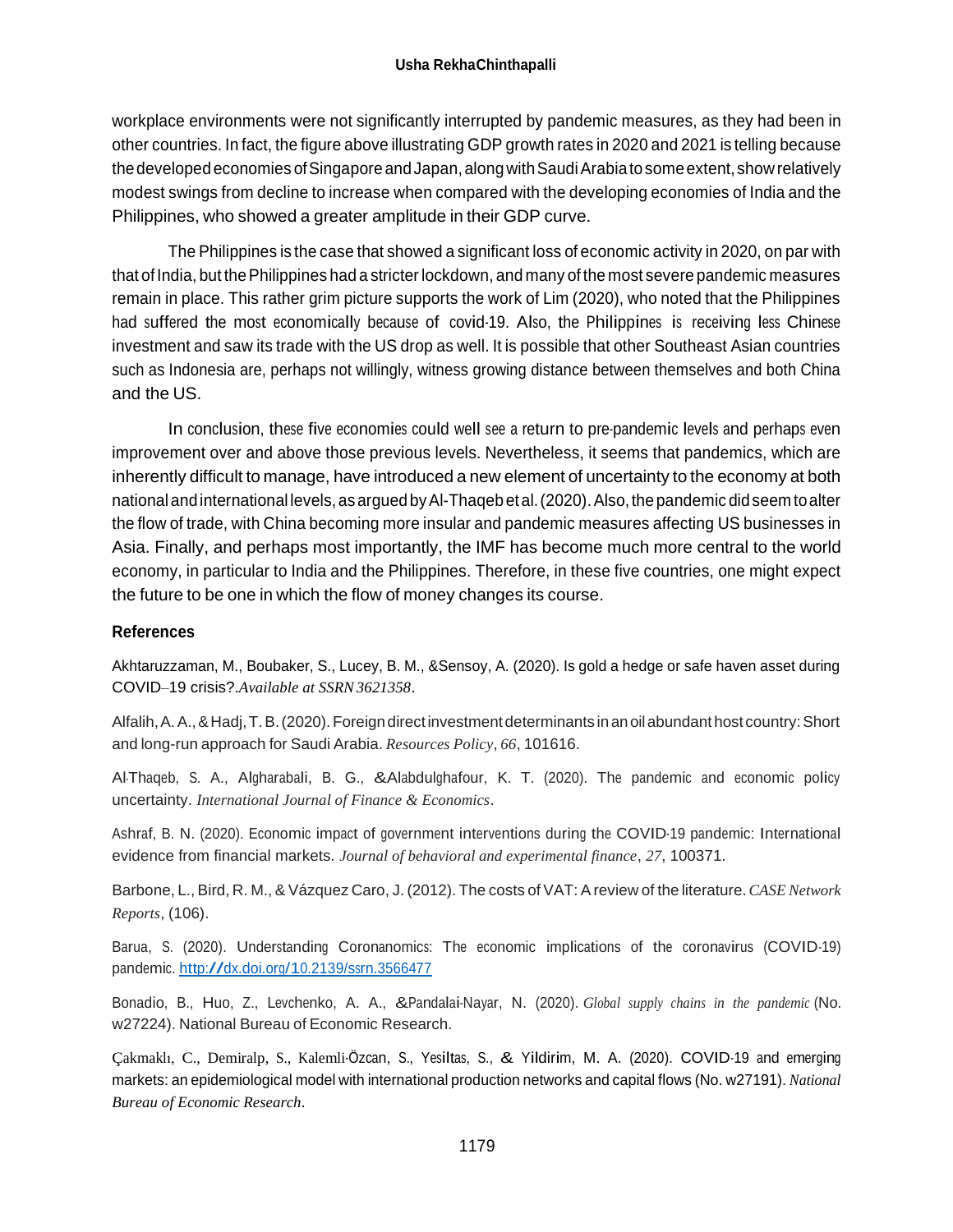Cheema, M. A., &Szulczuk, K. (2020). COVID-19 pandemic and its influence on safe havens: An examination of gold, T-bills, T-bonds, US dollar, and stablecoin. *T-Bills, T-Bonds, US Dollar, and Stablecoin (May 1, 2020)*.

Chen, C., Liu, L., & Zhao, N. (2020). Fear sentiment, uncertainty, and bitcoin price dynamics: The case of COVID-19. *Emerging Markets Finance and Trade*, *56*(10), 2298-2309.

Covid-19 Pandemic's Lasting Cost On IndianEconomy Smaller Than Expected: Neelkanth Mishra Mahima Kapoor. Retrieved from: [https://www.bloombergquint.com/economy-finance/pandemics-lasting-cost-on-indian-economy](https://www.bloombergquint.com/economy-finance/pandemics-lasting-cost-on-indian-economy-smaller-than-expected-neelkanth-mishra)[smaller-than-expected-neelkanth-mishra](https://www.bloombergquint.com/economy-finance/pandemics-lasting-cost-on-indian-economy-smaller-than-expected-neelkanth-mishra)

De Vera, B.O. (2020). ADB: PH pandemic losses to breach 10% of GDP in 2020, 2021. Inquirer. Retrieved from: <https://business.inquirer.net/312839/adb-ph-pandemic-losses-to-breach-10-of-gdp-in-2020-2021>

Deloitte. (2020). KSA VAT rate to increase to 15% from 1 July 2020. Retrieved from: <https://www2.deloitte.com/sa/en/pages/tax/articles/ksa-vat-rate-increase-15percent-1-july-2020.html>

Dev, S. M., & Sengupta, R. (2020). Covid-19: Impact on the Indian economy. *Indira Gandhi Institute of Development Research, Mumbai April*.

DeWit, A., Shaw, R., &Djalante, R. (2020). An integrated approach to sustainable development, National Resilience, and COVID-19 responses: The case of Japan. *International Journal of Disaster Risk Reduction*, 101808.

Fouda, A., Mahmoudi, N., Moy, N., &Paolucci, F. (2020). The COVID-19 pandemic in Greece, Iceland, New Zealand,andSingapore:Healthpoliciesandlessonslearned.*Healthpolicyandtechnology*,*9*(4),510-524.

Gregorioa, G. B., &Ancog, R. C. (2020). Assessing the impact of the covid-19 pandemic on agricultural production in Southeast Asia: toward transformative change in agricultural food systems. *Asian Journal of Agriculture and Development*, *17*(1362-2020-1097), 1-13.

Guizani, M., &Ajmi, A. N. (2020). Financial conditions, financial constraints and investment-cash flow sensitivity: evidence from Saudi Arabia. *Journal of Economic and Administrative Sciences*. [https://doi.org/10.1108/JEAS-12-2019-](https://doi.org/10.1108/JEAS-12-2019-0132) [0132](https://doi.org/10.1108/JEAS-12-2019-0132)

Haque, M. I. (2020). The Growth of Private Sector and Financial Development in Saudi Arabia. *Economies*, *8*(2), 39.

Harapan, H., Wagner, A. L., Yufika, A., Winardi, W., Anwar, S., Gan, A. K., ... &Mudatsir, M. (2020). Acceptance of <sup>a</sup> COVID-19 vaccine in southeast Asia: A cross-sectional study in Indonesia. *Frontiers in public health*, *8*.

Howe, B. (2020). Asia Times. As rabble rousers fail Covid test, Korea lights the way. Retrieved from: <https://asiatimes.com/2020/06/as-rabble-rousers-fail-covid-test-korea-lights-the-way/>

IMF. (2020). Response to Covid. Retrieved from: <https://www.imf.org/en/About/FAQ/imf-response-to-covid-19#Q1>

Insurance Businessman. (2020). Singapore financial sector holding up despite COVID-19's impact, by Gabriel Olano <sup>13</sup> Aug 202[0https://www.insurancebusinessmag.com/asia/news/breaking-news/singapore-financial-sector-holding-up](https://www.insurancebusinessmag.com/asia/news/breaking-news/singapore-financial-sector-holding-up-despite-covid19s-impact-230608.aspx)[despite-covid19s-impact-230608.aspx](https://www.insurancebusinessmag.com/asia/news/breaking-news/singapore-financial-sector-holding-up-despite-covid19s-impact-230608.aspx)

Joaquin, J. J. B., &Biana, H. T. (2020). Philippine crimes of dissent: Free speech in the time of COVID-19. *Crime, Media, Culture*, 1741659020946181.

Jun, L. I. U. (2017). A Literature Review of the Policy Effect of Replacing Business Tax with VAT. *Journal of Huaibei Vocational and Technical College*.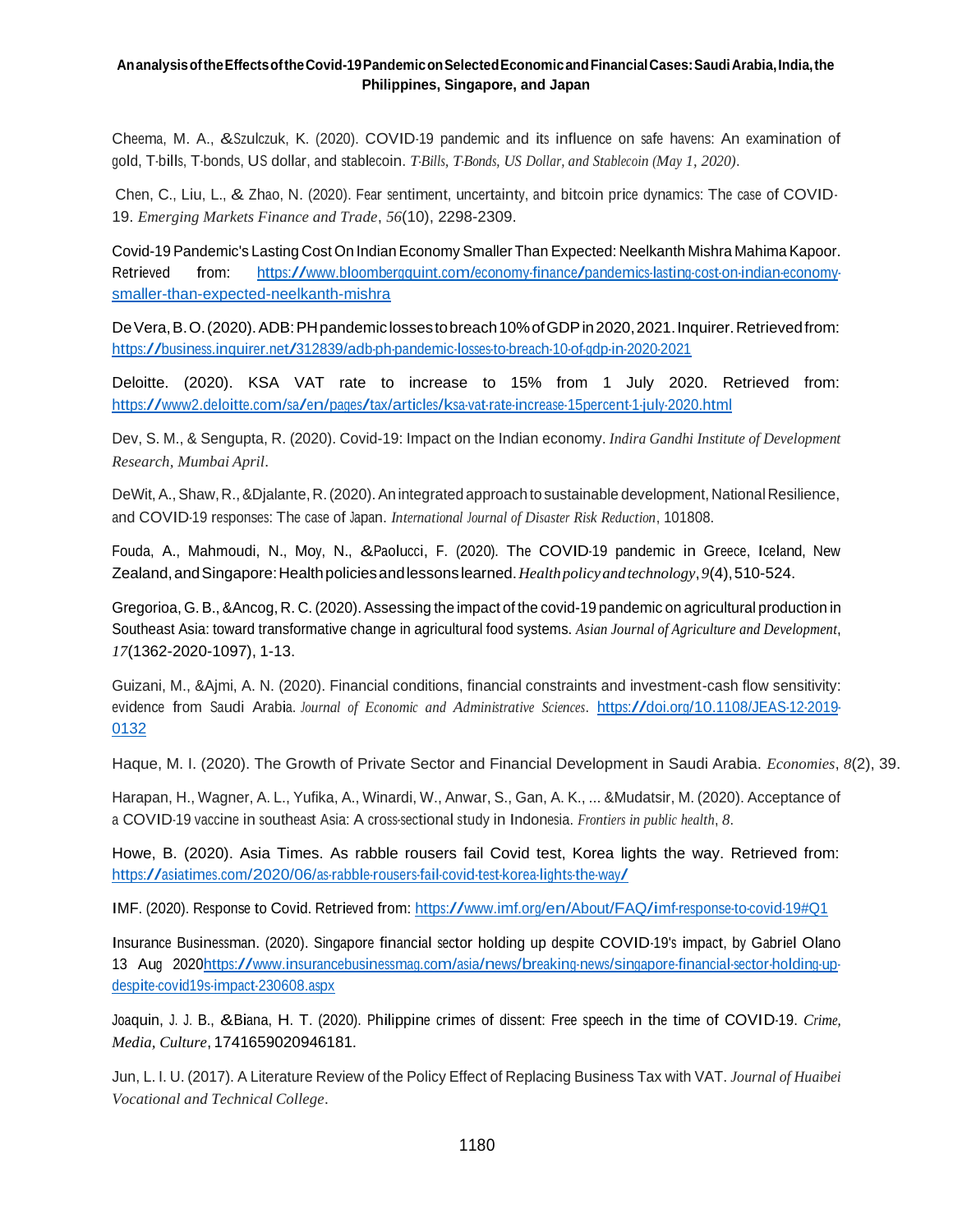#### **Usha RekhaChinthapalli**

Laborde, D., Martin, W., & Vos, R. (2020). Poverty and food insecurity could grow dramatically as COVID-19 spreads. *International Food Policy Research Institute (IFPRI), Washington, DC*.

Lim, J.A. (2020). *The Philippine Economy During the COVID Pandemic* (No. 202016). Department of Economics, Ateneo de Manila University.

Liu, H., Manzoor, A., Wang, C., Zhang, L., & Manzoor, Z. (2020). The COVID-19 outbreak and affected countries stock markets response. *International Journal of Environmental Research and Public Health*, *17*(8), 2800.

Ma, C., Rogers, J. H., &Zhou, S. (2020). Global economic and financial effects of 21st century pandemics and epidemics. *Available at SSRN*.

Manila Standard. (2020). No Vaccines, No Face-to Face Classes. Retrieved from: <https://manilastandard.net/mobile/article/341108>

Mariana, C. D., Ekaputra, I. A., &Husodo, Z. A. (2021). Are Bitcoin and Ethereum safe-havens for stocks during the COVID-19 pandemic?. *Finance research letters*, *38*, 101798.

McKibbin, W., & Fernando, R. (2020). The global macroeconomic impacts of COVID-19: Seven scenarios. *Asian Economic Papers*, 1-55.

Mishra, A. K., Rath, B. N., & Dash, A. K. (2020). Does the Indian financial market nosedive because of the COVID-19 outbreak, in comparison to after demonetisation and the GST?.*Emerging MarketsFinance and Trade*, *56*(10), 2162- 2180.

Miyakawa, D., Oikawa, K., & Ueda, K. (2021). Firm exit during the covid-19 pandemic: Evidence from japan. *Journal of the Japanese and International Economies*, *59*, 101118.

Mulye, P. (2020). India's Coronavirus Debts May Require Borrowing and Spending to Create GDP Growth.

Narayan, P. K., Devpura, N., & Wang, H. (2020). Japanese currency and stock market—What happened during the COVID-19 pandemic?. *Economic Analysis and Policy*, *68*, 191-198.

Noy, I., Doan, N., Ferrarini, B., & Park, D. (2020). Measuring the Economic Risk of COVID‐19. *Global Policy*, *11*(4), 413-423.

Ocampo, L., & Yamagishi, K. (2020). Modeling the lockdown relaxation protocols of the Philippine government in response to the COVID-19 pandemic: An intuitionistic fuzzy DEMATEL analysis. *Socio-economic planning sciences*, *72*, 100911.

Petri, P. A., & Plummer, M. G. (2020). East Asia Decouples from the United States: Trade War, COVID-19, and East Asia's New Trade Blocs. COVID-19, and East Asia's New Trade Blocs (June 11, 2020).

Pouget, B. (2020). Quarantine, cholera, and international health spaces: Reflections on 19th‐century European sanitary regulations in the time of SARS‐CoV‐2. *Centaurus, 62*(2), 302-310.

Prince Sultan University. 2020). Survey Report for Small and Medium-Sized Businesse[s.https://www.psu.edu.sa/psu/articles/2020/06/25/survey-impact-of-covid-19-on-sme-in-saudi-arabia-white](https://www.psu.edu.sa/psu/articles/2020/06/25/survey-impact-of-covid-19-on-sme-in-saudi-arabia-white-paper-02_1593062630.pdf)[paper-02\\_1593062630.pdf](https://www.psu.edu.sa/psu/articles/2020/06/25/survey-impact-of-covid-19-on-sme-in-saudi-arabia-white-paper-02_1593062630.pdf)

ResearchAndMarkets.com. (2020). Gold During the COVID-19 Outbreak: As Recession Approaches, Gold becomes <sup>a</sup> Critical Financial Instrument. Business Wire. May 19, 2020.